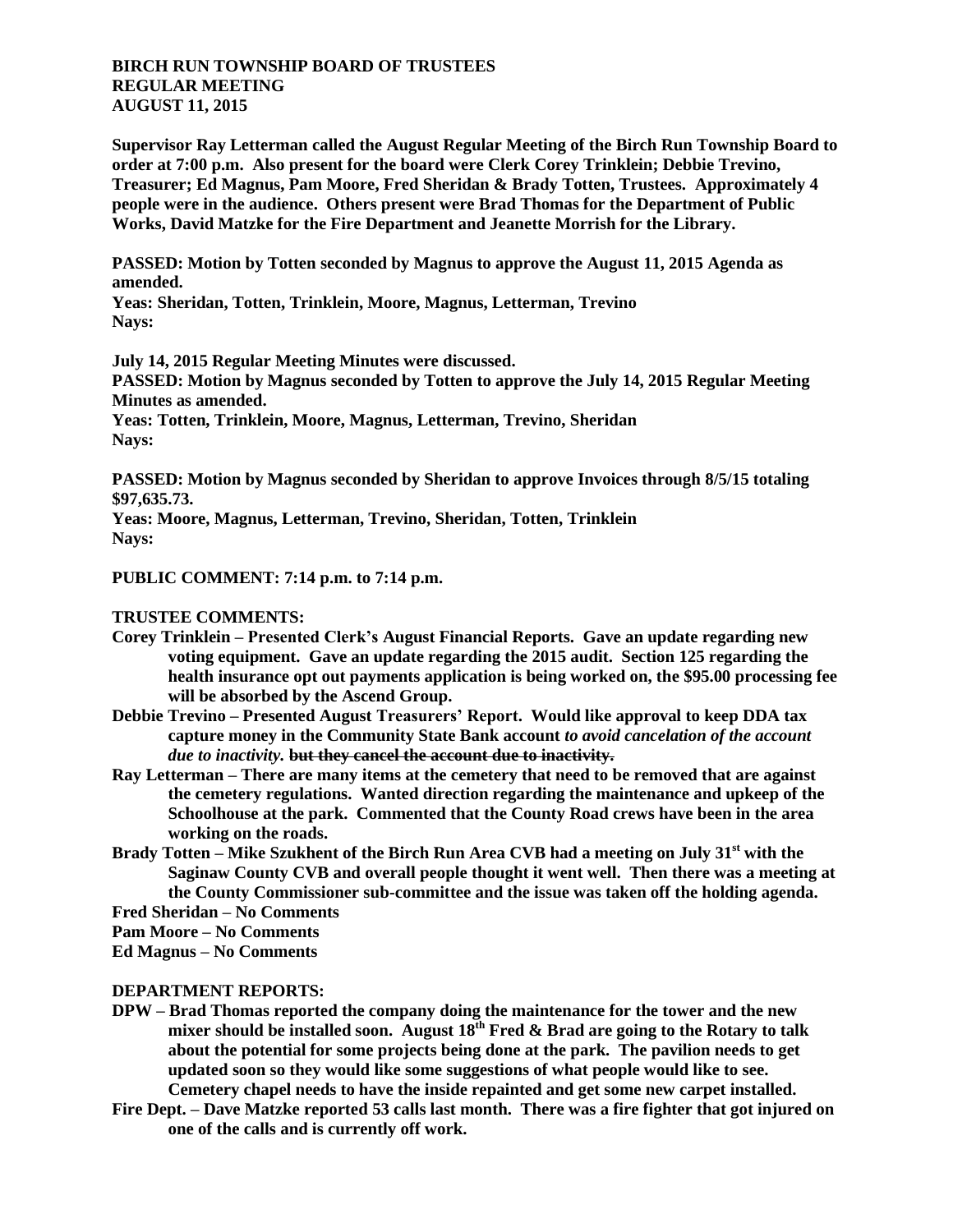**Library – Jeanette Morrish reported story hours begin again on Monday's starting in September. Would like to put it on everyone's radar that we might want to look into getting a millage for the Library.**

**PASSED: Motion by Magnus seconded by Totten to approve holding the DDA captured tax money in the existing Community State Bank account until it needs to be disbursed out. Yeas: Magnus, Trevino, Sheridan, Totten, Moore Nays: Letterman, Trinklein**

**PASSED: Motion by Magnus seconded by Sheridan to approve the removal of trees and stump removal on the Dixie Hwy. property by Duane Jones Excavation at a cost of \$4,600.00 with an ending date by the 30th of September. Yeas: Trevino, Sheridan, Totten, Trinklein, Magnus**

**Nays: Letterman, Moore**

**PASSED: Motion by Magnus seconded by Sheridan to approve Ordinance #2015-01 (Outdoor Restaurants) as amended. Yeas: Trevino, Sheridan, Totten, Trinklein, Moore, Magnus, Letterman**

**Nays:**

**TABLED: Motion by Sheridan seconded by Totten to** *table* **approve tabling the Planning Commission***'s plan* **to hire someone to have work done on the Birch Run Township Master Plan until the regular September meeting.**

**Yeas: Sheridan, Totten, Trinklein, Moore, Magnus, Letterman, Trevino Nays:**

**PASSED: Motion by Magnus seconded by Totten to approve lowering the minimum sewer usage cost for residential customers from a minimum of 15,000 gallons to a minimum usage of 12,000 gallons.**

**Yeas: Totten, Trinklein, Moore, Magnus, Letterman, Trevino, Sheridan Nays:**

**PASSED: Motion by Magnus seconded by Moore to approve the amendments to the Water Rules and Regulations of Water Meters as amended.**

**Yeas: Moore, Magnus, Letterman, Trevino, Sheridan, Totten, Trinklein Nays:**

**PASSED: Motion by Magnus seconded by Sheridan to approve Axiom Engineering to do a survey and design plans for a proposed Water Main Extension project on Dehmel & Downing at a cost of approximately \$7,500.00.**

**Yeas: Magnus, Letterman, Trevino, Sheridan, Totten, Trinklein, Moore Nays:**

**PASSED: Motion by Magnus seconded by Sheridan to approve purchasing a new Shark vacuum cleaner for the Township Office at a cost of \$250.00.**

**Yeas: Letterman, Sheridan, Totten, Trinklein, Moore, Magnus Nays: Trevino**

**PASSED: Motion by Magnus seconded by Totten to approve purchasing DPW uniform shirts at a cost of \$300.00.**

**Yeas: Trevino, Sheridan, Totten, Trinklein, Moore, Magnus, Letterman Nays:**